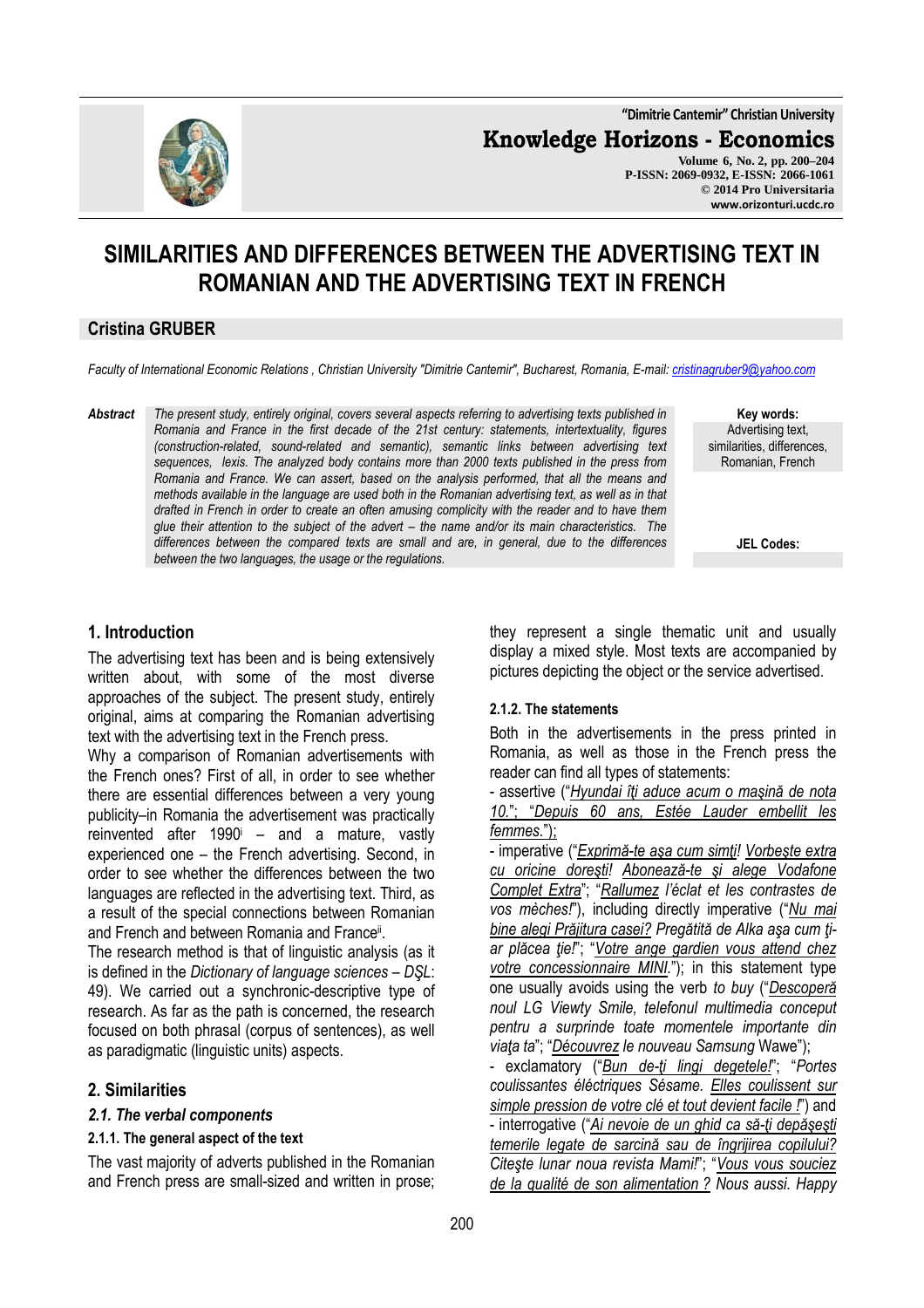*Meal.*"); in both advert texts total interrogation ("*Ai nevoie de mai multă libertate de mişcare cu laptop-ul tău de acasă sau cu PC-urile tale de la serviciu?*"; "*Vous avez la volonté de mincir?*"), as well as the partial one ("*Tu unde vezi meciul?*"; "*Comment faire oublier à votre peau le temps qui passe? Réponse Temps. Les soins professionnels anti-âge après 40 ans*") are used; the question is, numerous times, rhetorical ("*Nu e absurd să fii obligat sa plăteşti pentru lucruri pe care nu le ceri? Acum ai de ales. La Groupama ai 5 opţiuni pentru asigurarea Casco: Mini, Midi, Grand, Total, Total Plus*"; "*Comment réussir à contenir sa joie lorsqu'on effleure d'un doigt l'écran tactile de son système de navigation GPS ?*") and, almost always, it represents a mere pretext to introduce in the text the name of the advertisement subject or other data pertaining to it ("*Care este reţeta unei siluete atât de delicioase? Fitness, bineînţeles.*"; "*Des performances optimales sur circuit et sur route? Oui. Avec la technologie diesel Bosch*").

Imperative, exclamatory and interrogative statements are, both in the Romanian advertising texts, as well as in the French ones, more frequent than in other types of text.

Often, advertising statements are elliptical ("*Foame? Poftă? The Library Restaurant & bar*"; "*Nouvelle Golf GTI. Nouveau moteur. Nouveau son.*") and leave it to the reader to fill them out with adequate sequences, suggested by the context.

Another characteristic of advertising statements – both those written in Romanian, as well as those written in French – is the fact that they are regularly fragmented in two or more segments ("*Tehnologie înaltă. Siguranţă. Experienţă de condus excepţională. Ţinută de drum impecabilă. Consum redus de combustibil. Toate acestea sunt caracteristici standard ale noului Ford Mondeo, care te asigură că te vei bucura de fiecare secundă petrecută în trafic.*"; "*Enfin un fond de teint à la fois longue tenue et ultra léger. Frais, naturel, confortable.*"). This procedure emphasizes the dislodged text sequences.

#### **2.1.3. Intertextuality**

This procedure is present in both advertising texts compared. Adverts alter proverbs ("*Kinder dulce mult aduce! Pofteşte la cadouri cu Kinder Pingui şi Kinder Felie de Lapte!*" cf. "*Vorba dulce mult aduce"*; "*Qui se ressemble rêve de s'assembler! Calgonit et Electrolux Arthur Martin: la performance en toute simplicité*" cf. "*Qui se ressemble s'assemble"*), titles or denominations ("*Visul unei nopţi de iarnă. Ice hotel. Bâlea Lac 2010*" cf. "*Visul unei nopți de vară"*; «*Découvrez la nouvelle Opel Agila. Flex in the city*" cf. "*Sex and the city"*), quotations ("*Noapte incendiară! Abandonaţi orice urmă de oboseală, voi cei care intraţi în cursă!*" cf. "*Lăsați*  *orice speranță, voi cei care intrați'* – Dante, *Inferno, Therd circle*; "*Crème Précieuse à la fleur d'Immortelle et le temps suspend son vol*" cf. "*O, temps, suspends ton vol"* – Lamartine, *Le lac*) or other familiar phrasal units ("*A venit toamna cu noile colecţii. Vino şi tu la Bucureşti Mall să le descoperi! Fii în pas cu toamna!*" – cf. (a fi) în pas cu moda; "*Egalement, un rayon de rideaux et voilages prêt à poser*" cf. prêt-à-porter). The most commonly used alteration is the one resulting from replacement (*vorba multă mult aduce* cf. *vorba dulce mult aduce*)"; "*Le cœur a ses raisons … que la raison approuve*. cf. "*Le cœur a ses raisons que la raison ne connaît point"*).

## **2.1.4. Figures of speech**

Figures of speech are often present and endow advert texts with "plasticity and colour" (Vintilă 1963: 171).

a) Among the construction-related figures of speech the repetition ("*Câştigi tehnologie de ultimă oră. Câştigi bună dispoziţie. Câştigi relaxare. Câştigi... premii în fiecare zi!*"; "*Deux couleurs, deux œuvres d'art, deux personnalités, deux familles plutôt: celle des fruits rouges et ses notes de griotte et de mûre, en robe rouge intense et celle des fruits confits et de ses notes de noix et de tilleul, en robe vieil or*") and the enumeration ("*Senscience este o colecţie de prestigiu special formulată de laboratoarele Shiseido pentru a obţine un păr fantastic: rafinat, strălucitor, mult mai puternic şi sănătos. Este combinaţia perfectă dintre senzualitate, exclusivitate şi ştiinţă: repară, hrăneşte, hidratează şi protejează părul*"; "*Un sourire éclatant, des lèvres hydratées, repulpées, apaisées et protégées.*") are mostly used.

b) Sound-related figures of speech – the alliteration ("*Dero alb, Dero dalb, De iarnă să-ţi fie drag!*"; "*Varier les huiles végétales, c'est vital*"), the assonance ("*Tonic şi Răcoros!... atât de Sănătos!*"; "*Petit matin… fin de soirée, votre teint reste parfait*") and the rhyme ("*Mărci originale, la preţuri senzaţionale!*"; "*Révolution anti-âge de Nivea Visage*"), many times enhanced by the rhythm, are found in numerous adverts, both in the Romanian, as well as in the French press. In both corpuses compared, the rhyme is the most frequent sound-related figure of speech.

c) Semantic figures of speech – the epithet ("*ZVONcafé Te invită să faci un popas dulce şi aromat*"; although French does not consider the epithet a semantic figure of speech, the word combinations classified as such in Romanian are also present in the French press adverts: "*Le plaisir d'un régime gourmand*"), the metaphor ("*Ai grijă şi protejează mica ta rază de soare. Mămicile ştiu cel mai bine: bebeluşii adoră plimbările în aer liber – dar pielea lor are nevoie de protecţie specială*"; "*Plus qu'une télévision. Aurea de Philips est une fenêtre sur l'âm*e"), the simile ("*Brillance – culori strălucitoare şi*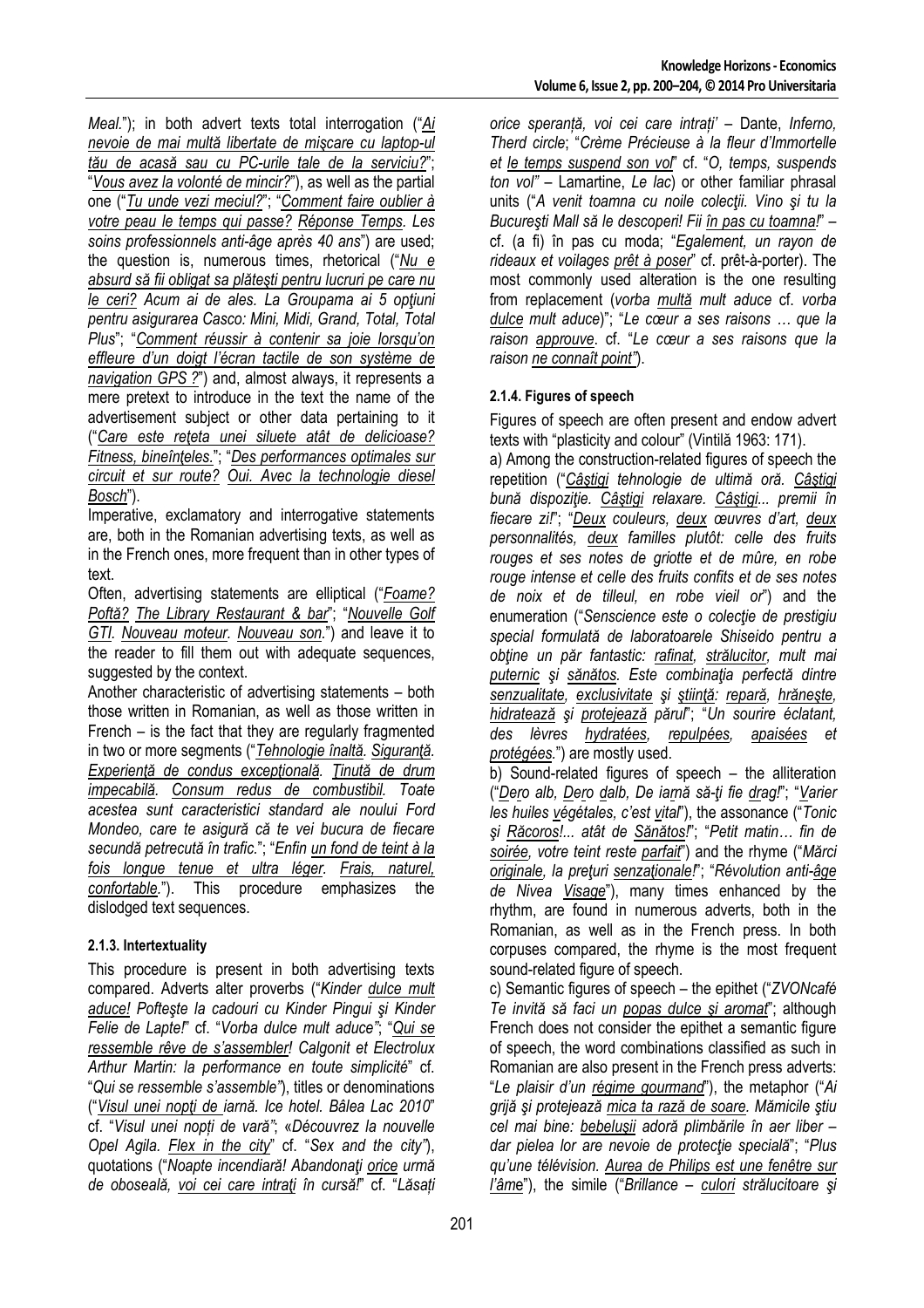*intense, durabile precum un diamant*"; "*La 1ère gelée à lèvres nourissante: nourrit comme un baume, brille comme un gloss*") and the personification ("*Te invităm în micul şi inimosul nostru magazin de pe Ştirbei Vodă nr. 87A, căruia i-am aplicat un bine meritat face lift.*"; "*Les Fromages de Suisse ont le sens des traditions, ils sont chaleureux et parfaits sur une table de fête!*").

#### **2.1.5. Semantic or apparent links between advertising text sequences**

In both languages the words in the advertising text are chosen in such a manner that they would support one another to create the strongest impression possible to the reader. There are various types of semantic links among these:

- synonymy ("*Chef de Dragobete! Ziua Îndrăgostiţilor la români!!! Petrece şi iubeşte româneşte!*"; "*Avec son look baroudeur spécifique, ce véhicule aux lignes rasées, est assurément le plus intrépide de sa catégorie.*");

- antonymy ("*Mégane Sedan Influence. Serie limitată. Atracţie nelimitată*"; "*Morpho-Slim: gagnez en fermeté ce que vous perdez en cellulite*");

- homonymy ("*Înscrie-te până la data de 6 iunie 2008 şi beneficiezi de un discount la cursurile: Managementul resurselor umane Managementul relaţiilor cu clienţii Ce curs va lua cariera ta mai departe? Depinde de tine!*"; "*Pour les fêtes, invitez des amis suisses à votre table! Les Fromages de Suisse ont le sens des traditions, ils sont chaleureux et parfaits sur une table de fête ! Faites davantage connaissance, vous ne résisterez pas à leur caractère.*");

- paronymy ("*De luni, 24 septembrie, clubul-bodega 13 Sfinţi, din str. Sfinţii Voievozi nr. 13 îşi redeschide porţiile. Pardon, porţile.*"; "*Garnier Fructis, le shampooing des cheveux propres depuis 35000 ans. Vous voulez avoir le cheveu soyeux pour être cromignon?*"). It is always apparent paronymy, created adhoc.

Additionally, numerous texts see the use of,

- polysemantic words ("*Bun la tuse, bun la gust.*"; "*Jamais un cil n'avait été aussi loin. Amusez-vous à battre des cils pour faire battre les cœurs*");

- several words belonging to the same lexical family ("*Lenor Elegant Feel. Te învăluie în eleganţă: Simte-te elegantă şi atrăgătoare cu parfumul rafinat, asemeni petalelor de trandafir al noului Lenor Elegant Feel*"; "*Mincir est devenu pour vous une nécessité ? Découvrez les séjours MINCEUR*") or

- several words belonging to the same field ("*Te vei simţi ca un erou. Spune bun venit unei noi vedete: noul Opel Astra. Design-ul său dinamic atrage lumina reflectoarelor. Dotările sale de ultimă generaţie vor entuziasma fanii. Intră în lumea Opel Astra şi trăieşte bucuria de-a fi chiar tu un star. Şi ... Acţiune!*"; "*Vivez* 

*votre mythe en Grèce. Le héros c'est vous. Un patrimoine culturel unique, des plages sublimes, une hospitalité légendaire, une cuisine equilibrée, des paysages magnifiques, des experiences infinies*").

Sometimes, these links are only apparent: "*Se caută cea mai tare Bunică Nebunică! Ai o bunică mai trăsnită? Atunci încarcă o poză cu ea pe site-ul www.europafm.ro*"; "*Carrément efficace… et carrément bon. Carrément simple… Un carré environ 30 minutes avant le repas de midi*".

### **2.1.6. The vocabulary**

More often than not advertising texts create or only circulate new words formed by

- derivation ("*Atrăgătoarele, sofisticatele, celebrele, inegalabilele, deşteptele, sexoasele noastre românce sunt iarăşi puse în situaţia delicată de a concura cu cele mai dorite femei de pe mapamond.*"; "*le Samsung J600 a été relooké par Rip Curl pour celles qui aiment sortir de l'ordinaire.*"),

- composition ("*10 secunde de faimă pe mediafaţada Cocor*"; "*RoC révolutionne l'anti-âge avec Renevex, son premier système de microdermabrasion pour obtenir des résultats cosmétiques de niveau professionnel chez vous*"),

- agglutination – portmanteau word ("*Dorinţele tale se îndeplinesc la Bricoaniversare! Vino la Bricostore şi eşti câştigător!*"; "*La Fashion Car à prix écochic c'est jusqu'au 31 décembre seulement*"),

- truncation ("*degustări de ceaiuri şi recitaluri live de sax şi pian*"; "*Sécurité et fiabilité pour un usage pro. Performance et design pour un usage perso*") or

- adaptation of foreign models ("*Capabilităţile off-road îţi permit să treci prin vaduri de apă şi să rămâi uscat*"; "*Elles swinguent avec Clarins. Faites découvrir le golf à vos amies*").

The presence of neologisms, anglicisms in particular, is noticed both in the Romanian adverts, as well as in those published in the French press ("*Tariful include valoarea audiobook-ului şi taxele de transport*"; "*Plus résistant, plus stylé, le crossover original plus que jamais à l'épreuve de la ville*"). Their frequency is higher in the Romanian texts.

The text of advertisements uses all the language registers, but we do have to acknowledge the presence of a vast number of informal terms, some of them even at the border of informal and slang ("*Trei pahare dacă bei, al patrulea moca îl iei*"; "*Cochonneries, z'êtes foutues La nature est dans la rue*").

### *2.2. The role of the verbal component of advertisements*

We can assert, based on the analysis performed, that all the means and methods available in the language are used both in the Romanian advertising text, as well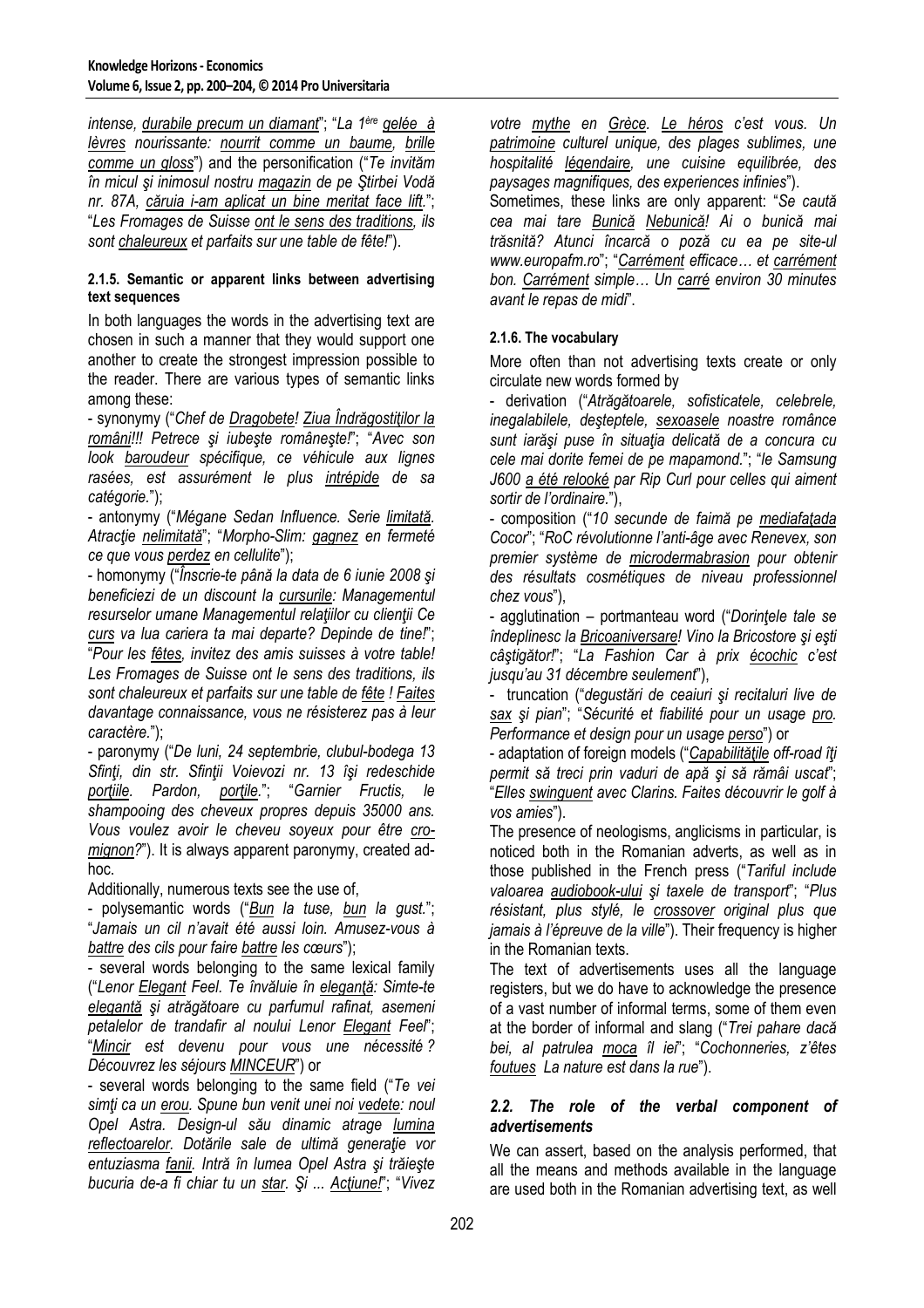as in that drafted in French in order to create an often amusing complicity with the reader and to have them glue their attention to the subject of the advert – the name and/or its main characteristics.

The advertising text uses all the verbal resources to draw near the reader<sup>iii</sup> and make him or her its "accomplice". At times one can see the clear intention of amusing the reader. We cannot draw clear borders between one and another for these often overlap.

This intimacy towards the reader is achieved in the form of:

- the use of direct approach;

- the use of amusing<sup>iv</sup> words, created ad-hoc. Each reader will, naturally, relate in their own way to the text – words as *bebeologie* or *sexos* for examplemay or may not appear amusing to them;

- the use of the unconventional language;

- the use of polysemy, homonymy, paronymy based on word games:

- the use of elliptical statements giving the reader the possibility to collaborate in the creation of the text by adding the missing sequences;

- the use of sequences resorting to the reading-based experience; When an advert makes reference to a literary work – see *Intertextuality* – only those who have read it can fully understand the text..

- the use of sequences resorting to one's life experience: many text refer to things that many or most readers are supposed to know. "*Câştigă super-telefoane cu noul Gândul! Fii gând la gând cu CTP!*" and "*Des cils bonnet D, forcement ça avantage!*" are such examples. In the Romanian advert the initials *CTP* next to the word *Gândul* will probably make the reader think of the journalist Cistian Tudor Popescu, chief-editor of the newspaper *Gândul*, whom, many refer to, in public, with the initials CTP; in the French advert, the sequence *bonnet D* must be understood by the readers as "[something] big", as the  $\mu$ cup D bra" the text refers to is used for large breasts.

The advertising text attempts to draw the reader's attention upon the advertised product or service.

a) Emphasizing the name of the product is achieved:

- by graphic means: "*Mega Image a găsit soluţia*"; "*Libérez-vous des remontées acides Pantozol Control*"; - by integrating the name in the text: "*Vrei să dai START... carierei tale?*" reclamă pentru Programul Start Intership România; "*Nouvelle Golf Plus. Plus de place au confort. Plus qu'une Golf, découvrez le Golf Plus*";

- by adding in the text other terms belonging to the same field: "*Camarazi pe 1 dec., ora 19.00 facem de planton la popota Army United […] fasole cu ciolan ca la cazarmă[..] concurs de recitare poezii ostăsești, cu premii militărești*; "*Dior. Escale à Portofino. Une Essence. Un Voyage*";

- by means of fragmentation; the name borne by the subject of the advert forms, most times, a segment all by itself: "*Dove Intense Care. Reface părul puternic degradat.*"; "*Grana Padano. Le fromage italien le plus vendu au monde.*";

- by using the name within sound-related ("*Claritine Loveşte alergia din plin!*"; "*Prouesse minceur signée Dior*") or semantic ("*Apa, izvorul cristalin al vieţii*"; "*Pour les fêtes, invitez des amis suisses à votre table! Les Fromages de Suisse ont le sens des traditions*") figures of speech;

- by integrating the name within an established phrasal structure: "*Kinder dulce mult aduce!*"; "*Une étoile est née: la nouvelle Opel Astra*";

b) Underlining particular features of the subject of the advert is achieved:

- using the graphic form – by means of the upper-case - lower-case game, by the different characters of the letters in the respective sequence etc.

- by using several words belonging to the same lexical family or the same field;

- by using equivalent or antonymous sequences;

### **3. Differences**

There are a few small differences between the advertising text in Romanian and the one in French:

- As we previously mentioned, direct approach is employed in both texts, but in the Romanian adverts, with very rare exceptions, the verbs are in the 2<sup>nd</sup> person singular<sup>v</sup> , whereas the adverts in the French press sees them used almost always in the 2nd person plural. In current Romanian, the use, with a generic value, of verbal forms in the 2<sup>nd</sup> person singular constitutes a discoursive procedure manifested with an extremely high frequency; this might be even deemed a specific feature, within a typological characterisation of the language (Zafiu 2003: 233), and the advertising text, just like most of the press articles, reflects this trend. In French, the press included, the habit indicates the use of the  $2<sup>nd</sup>$  person plural and, although researchers mention a (recent) shift of preference from the use of the pronoun *vous (you)* to the use of *tu (you)* (Peeters 2004: 30), it is not manifested in the advertising text.

- In most adverts published in the French press, the slogan is written in the source language and then translated in French, and the reference to the equivalent sequence is made with an asterisk; in the Romanian adverts, the slogan is either translated in Romanian or written in the source language.

- The words rhyming in the Romanian advertising text also display an identity of the final graphic form, which does not apply to the rhyming words in the French advertising text; this differentiation is, however, noticed in the case of any rhymes in the two languages, though it bears no connection to the text of the advert.